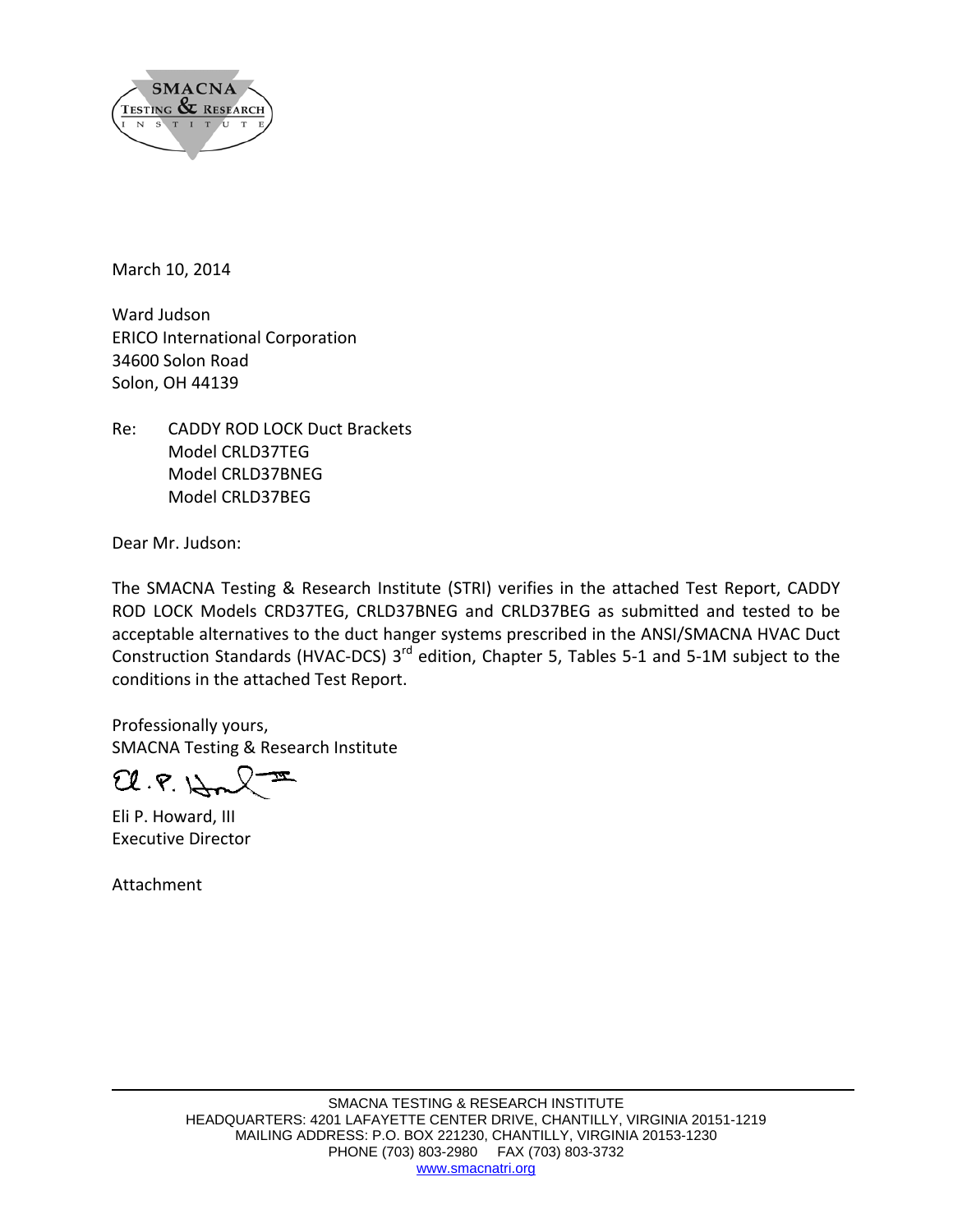## **SMACNA TESTING & RESEARCH INSTITUTE TEST REPORT**

## **TEST & VERIFICATION REPORT ON CADDY ROD LOCK DUCT BRACKETS**

The SMACNA Testing & Research Institute (STRI) verifies CADDY ROD LOCK Duct Bracket Models CRLD37TEG, CRLD37BNEG and CRLD37BEG as submitted and described below to be acceptable alternatives to the duct hanger systems prescribed in the ANSI/SMACNA HVAC Duct Construction Standards (HVAC-DCS), 3<sup>rd</sup> edition, Chapter 5, Tables 5-1 and 5-1M subject to the following conditions and limitations for use on rectangular duct only:

- 1. Consistent with the HVAC‐DCS requirements, upper attachment of the system directly to structures shall have an allowable load not more than one‐fourth of failure load.
- 2. Lower attachments, such as illustrated in HVAC‐DCS Figure 5‐5, shall have a minimum safety factor of two and shall not be used in a manner that would deform the duct shape or cause excessive concentrated loads on the ducting.
- 3. With respect to HVAC‐DCS Figure 5‐5, CADDY ROD LOCK Duct Brackets may be adapted only to the strap hanger configuration for rectangular duct.
- 4. The HVAC‐DCS Table 5‐1 and 5‐1M maximum hanger spacing of 10 feet (3 m) shall be maintained (and decreased as necessary to conform to CADDY ROD LOCK Duct Brackets working load limits).
- 5. CADDY ROD LOCK Duct Brackets shall be installed in accordance with accepted engineering practice, provide users with adjustments to its working loads and, as necessary to conform to manufacturers recommendations, approve the method of transfer of loadings to supporting and supported members. This stipulation shall not be construed as preempting any duty of an installer to obtain approval of the support system by an appropriate authority prior to making the installation.
- 6. Criteria for use of CADDY ROD LOCK Duct Brackets for support of round duct, flat oval, duct risers and trapeze hangers is not included in this verification.

ERICO submitted their CADDY ROD LOCK Duct Bracket Models CRLD37TEG, CRLD37BNEG and CRLD37BEG, along with third party witness testing of the aforementioned.